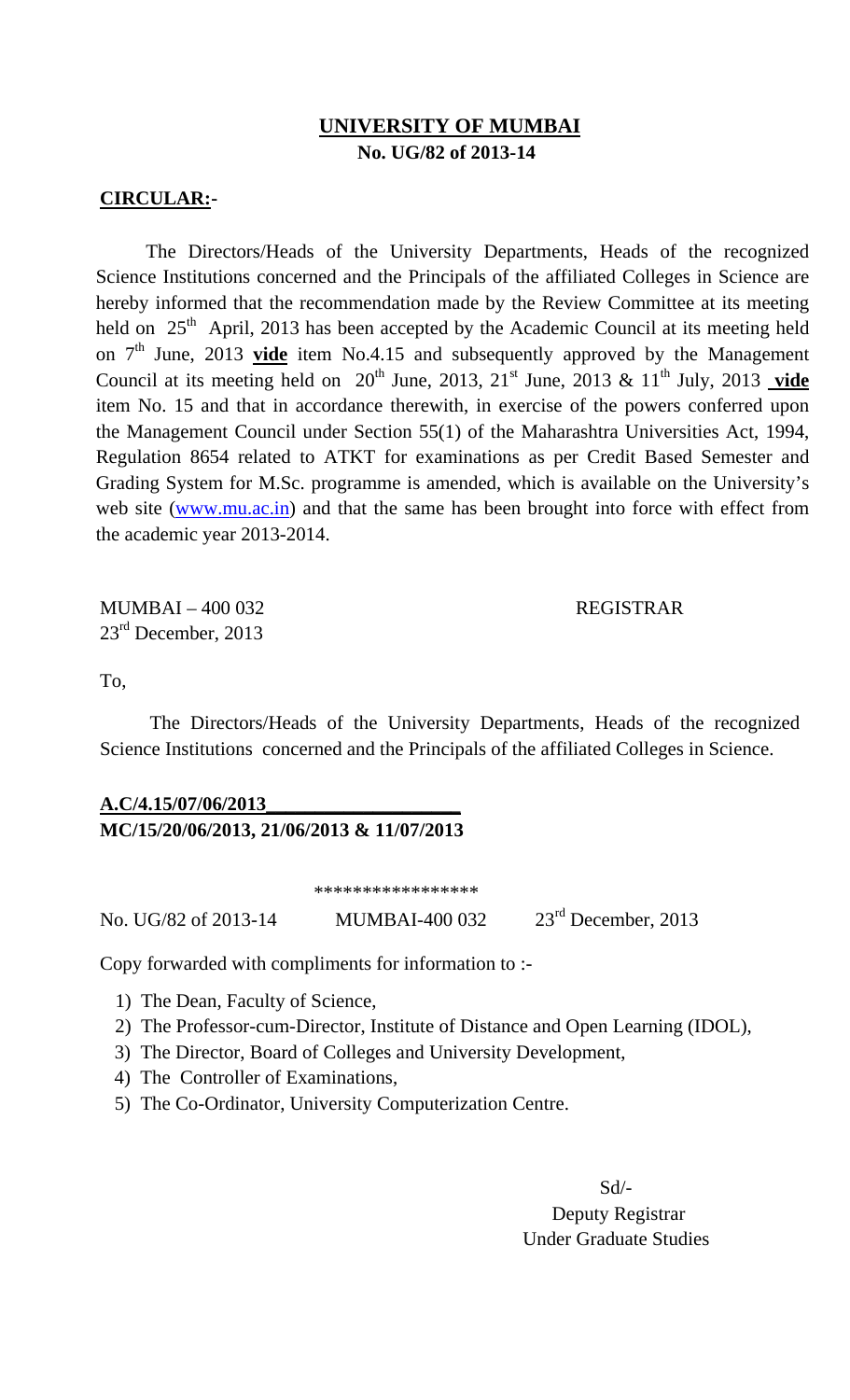AC 7/6/13 Item No. 4.15

## UNIVERSITY OF MUMBAI



# **ATKT regulation for M.Sc. Program**

(Introduced as per Credit Based Semester and Grading System with effect from the academic year 2012–2013)